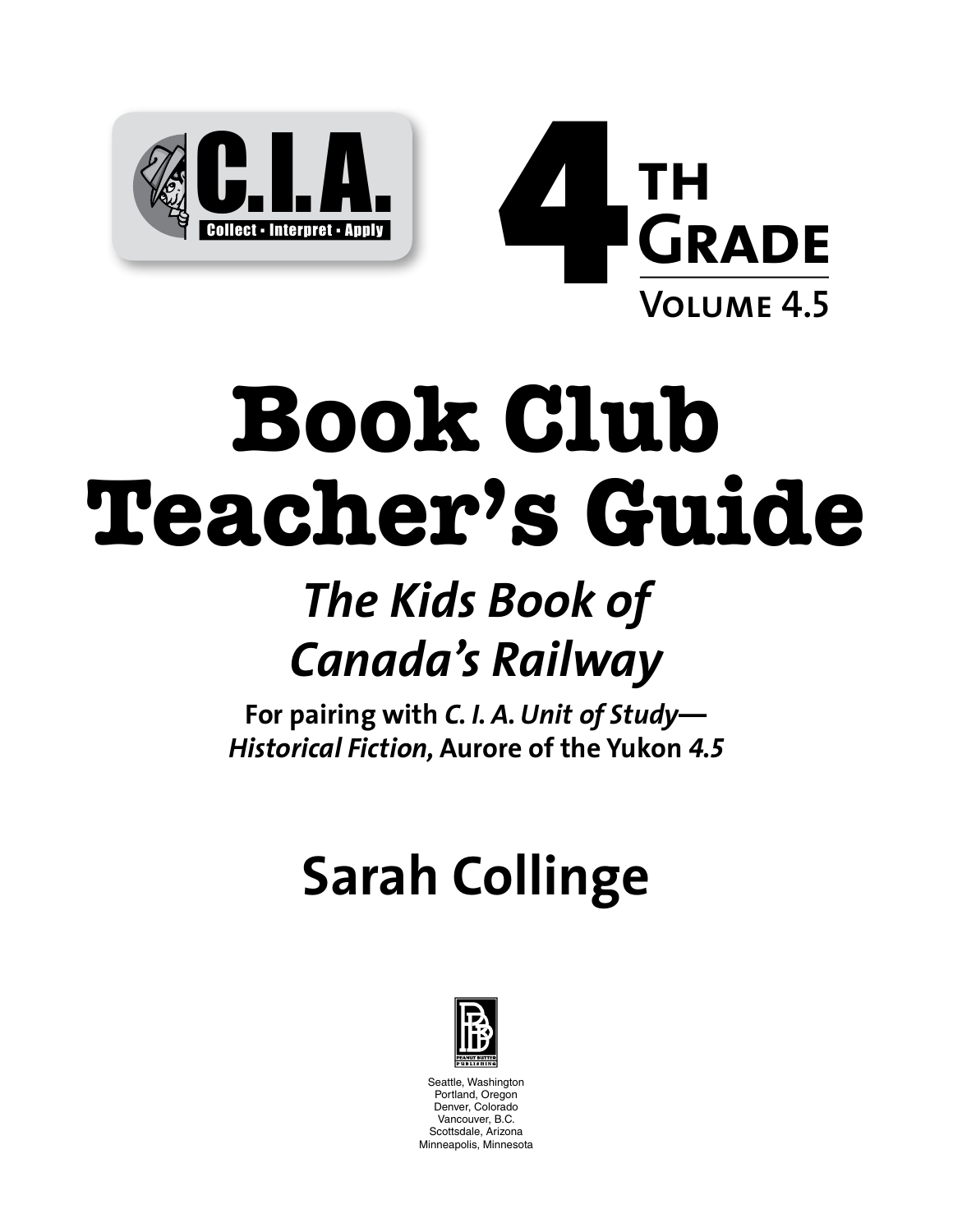Copyright © 2016 by Read Side by Side

ISBN: 978-1-59849-223-1

Printed in the United States of America

The CIA Approach is the intellectual property of Sarah Collinge and Read Side by Side LLC.

Design: Soundview Design Studio

All rights reserved. No part of this book may be transmitted in any form or by any means, electronic or mechanical, including by photocopying, recording, or by any information storage or retrieval system, in part, in any form, without the permission of the author.

Requests for such permissions should be addressed to:



Peanut Butter Publishing 943 NE Boat Street Seattle, Washington 98105 206-860-4900 www.peanutbutterpublishing.com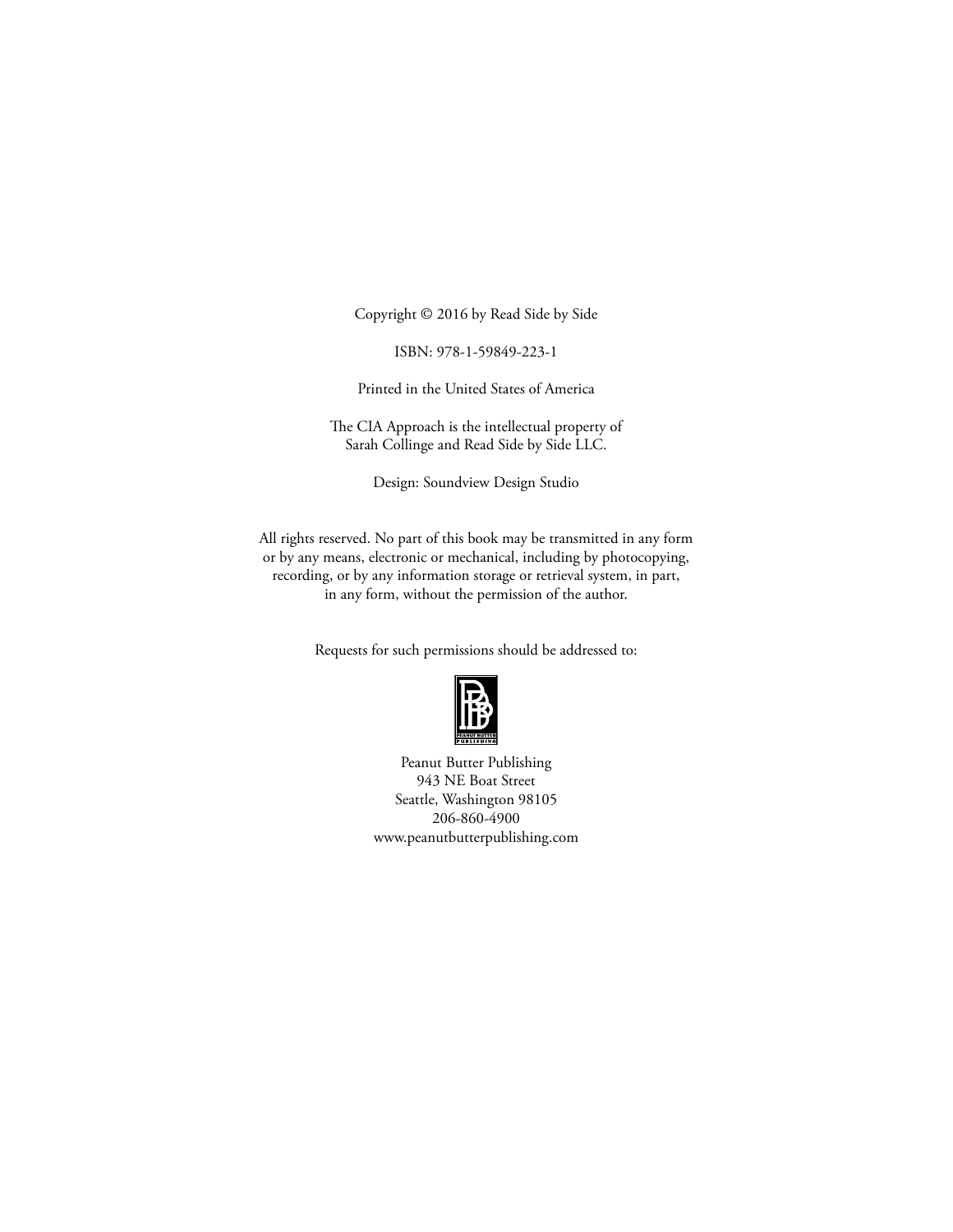# **Table of Contents**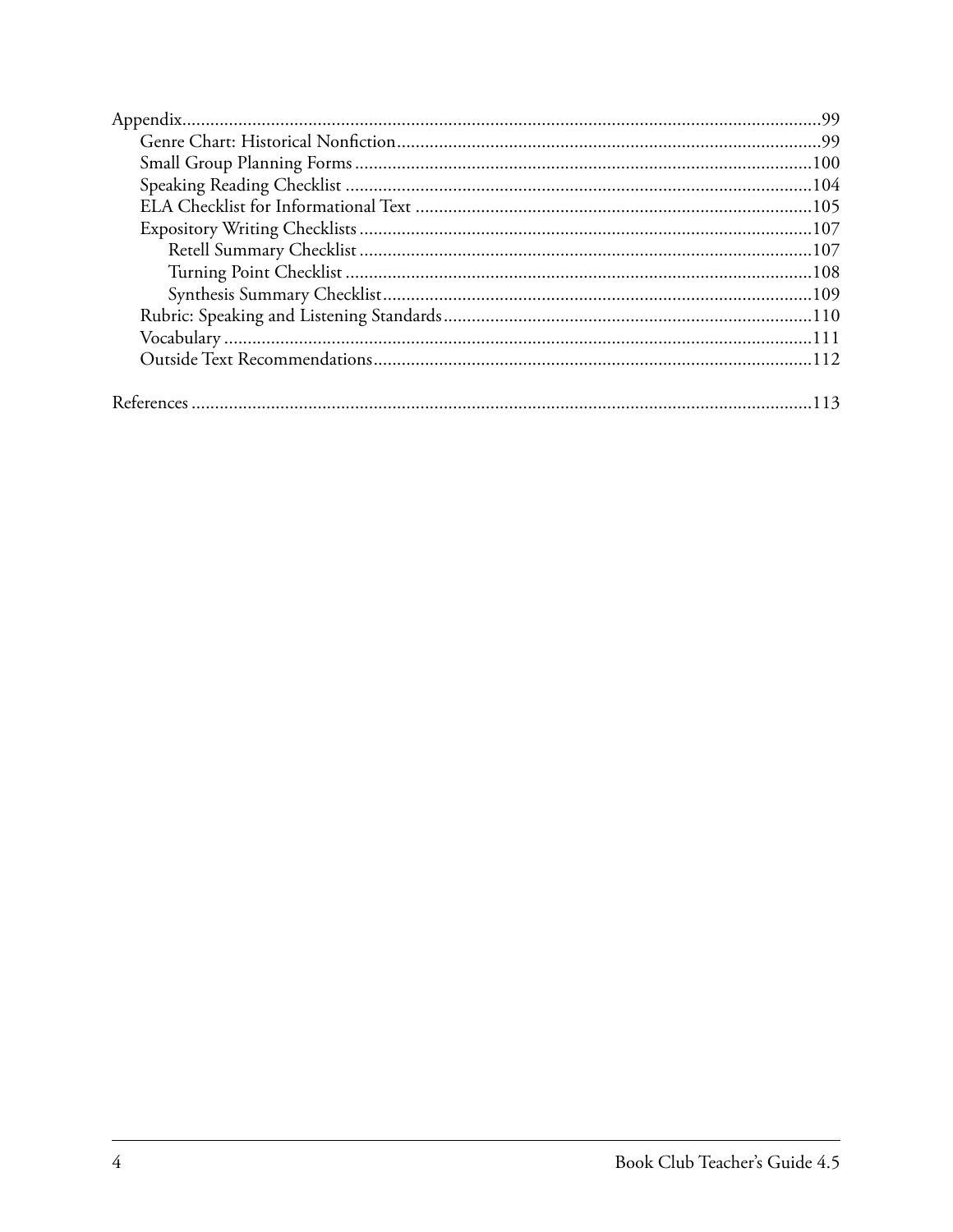| <b>QUALITATIVE MEASURES</b>                                                                                                                                                                                                                                                                                                                | <b>QUANTITATIVE MEASURES</b>                                                                                                                                                |
|--------------------------------------------------------------------------------------------------------------------------------------------------------------------------------------------------------------------------------------------------------------------------------------------------------------------------------------------|-----------------------------------------------------------------------------------------------------------------------------------------------------------------------------|
| <b>Levels of Meaning</b><br>Multiple themes throughout the book increase<br>the challenge for readers of this text. Themes<br>include, but are not limited to, government,<br>the economy, and the historical importance<br>of events. These themes are generalized across<br>the people and events related to the building<br>of the CPR. | The Kids Book of Canada's Railway has not<br>been given a Lexile score.                                                                                                     |
|                                                                                                                                                                                                                                                                                                                                            | <b>READER TASK CONSIDERATIONS</b>                                                                                                                                           |
|                                                                                                                                                                                                                                                                                                                                            | These should be determined locally with<br>reference to motivation, knowledge, and<br>experiences as well as to the purpose and<br>complexity of the tasks assigned and the |
| <b>Structure</b>                                                                                                                                                                                                                                                                                                                           | questions posed.                                                                                                                                                            |
| This nonfiction text is organized somewhat<br>chronologically. Each section presents a<br>variety of images, including artwork, maps,<br>timelines, and primary documents. Main idea<br>and detail contribute to the overall structure<br>of this text.                                                                                    |                                                                                                                                                                             |
| <b>Language Conventionality and Clarity</b><br>Historical language and vocabulary add depth<br>to the language of this text. Domain-specific<br>vocabulary also increases the text complexity.                                                                                                                                             |                                                                                                                                                                             |
| <b>Knowledge Demands</b><br>Students will need to have some background<br>knowledge about the pioneering spirit and the<br>country of Canada.                                                                                                                                                                                              |                                                                                                                                                                             |

#### *Te Kids Book of Canada's Railway* **Text Complexity**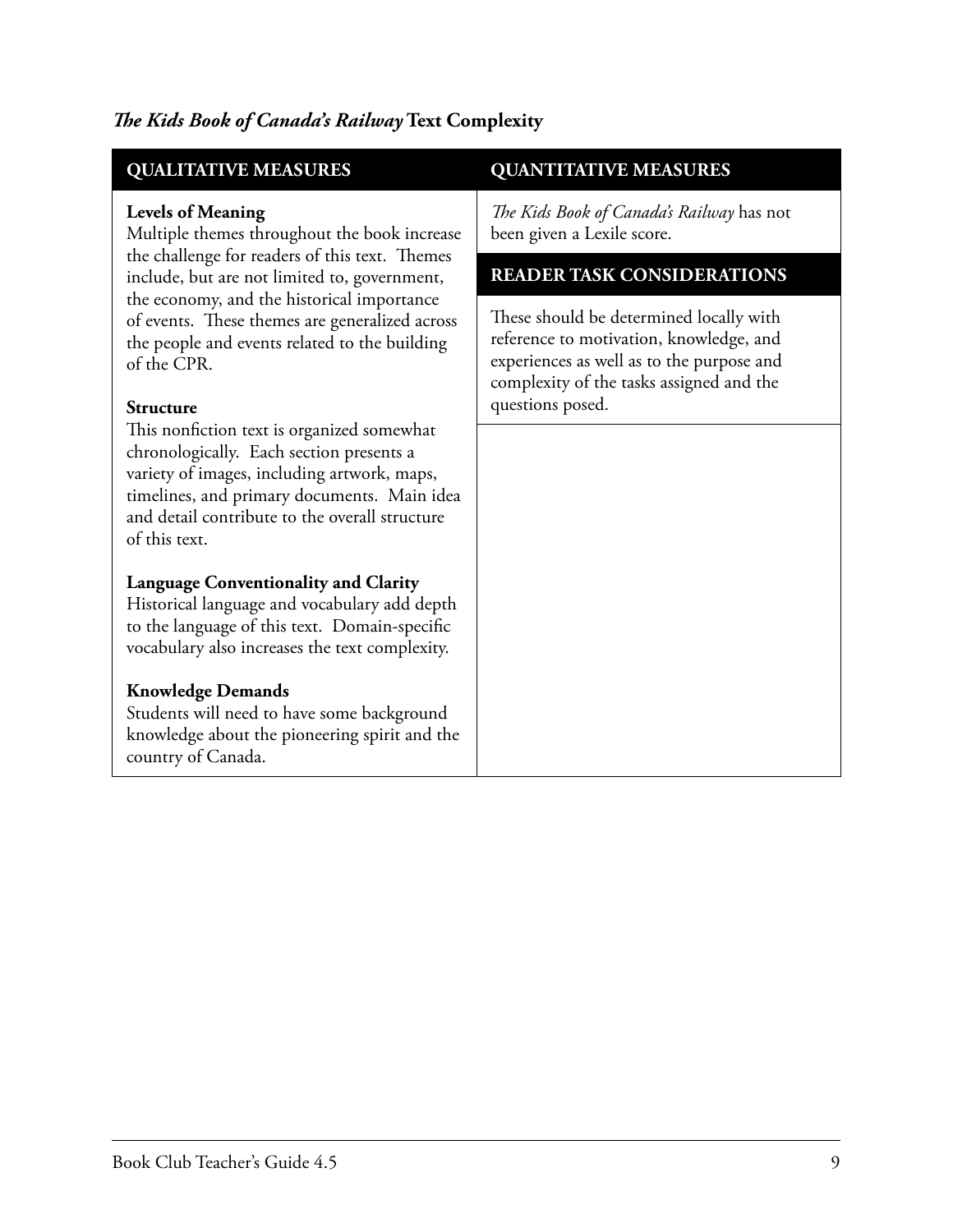#### **DAY 4, SETTING MAP**

**In this lesson…**you will remind students that good readers focus on the setting as they read the frst quadrant of the text.

To prepare for this lesson, make copies of the map titled "Dominion of Canada in 1870," which can be found below and is also available at http://edmaps.com/assets/images/canada\_1870.gif. Have your students glue or tape this map into their book club notebooks on page 10.

#### **Learning Targets:**

Read closely to monitor comprehension (RI 1)

- Infer setting clues
- Visualize

Show understanding of story elements (RI 3)

• Setting

Use what you know about genre to help you understand the story better (RI 5)

Gather and categorize information through note taking (W 8)

#### **Connect:**

*We have been learning…* … that good readers identify important groups of people when reading historical nonfction.

#### **Teach:**

*Today I am going to remind you*… …that good readers pay attention to the setting of the story.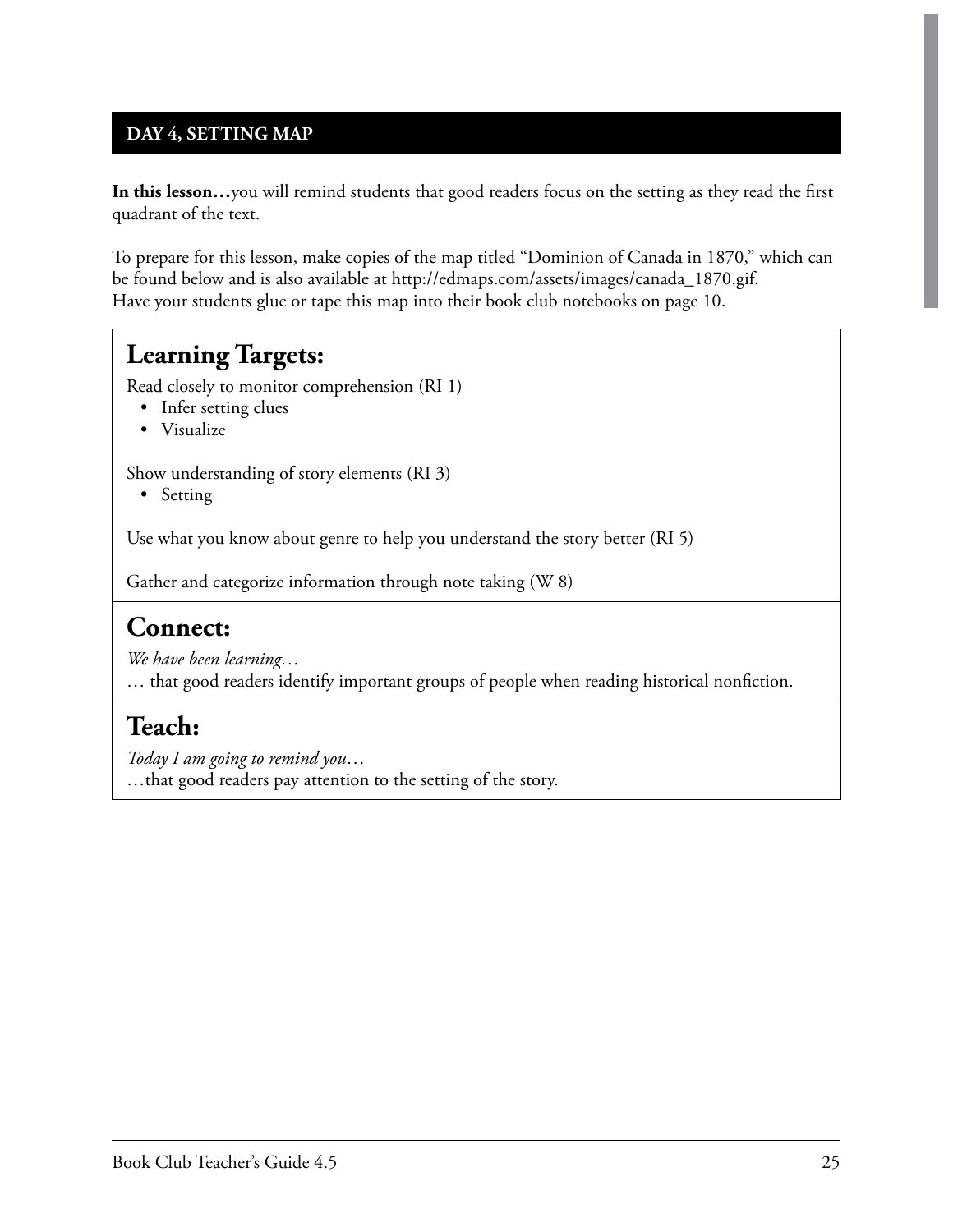### **Guided Practice—Work Time:**

Now turn to page 10 in your book club notebooks. Today as you read, you will stop each time a new detail is revealed about the setting and use a map of Canada in 1870 to help you visualize that setting. Add written notes to this map as you read. (Hand out the map titled "Dominion of Canada in 1870" and have students glue or tape this map into their book club notebooks on page 10. Have students write "Setting Map" above the top of the map.)

(Remember to assign the appropriate scafolding to your lowest group[s] if necessary. Some students may need the support of a partner both to read the text and to complete the chart, while others may need to work with a partner only for the charting.) As you are working, if you need help, frst ask your assigned partner for help. If you are still stuck, sign up for a conference and I will come and coach you and your partner in order to quickly help you get back on track.

You will have 35 minutes to work. Then you will meet your partners in the meeting area to review your work, make additions or changes, and then participate in a whole-class share-out.

(Assign students their pages to read, and dismiss students for independent work. Conduct conferences with partnerships as necessary.)

*Te Kids Book of Canada's Railway***—**Reread pp. 4 & 5.

#### **Share-out:**

(At the beginning of the share-out time, give students 5 minutes to compare notes and receive help from their partners. Then move into a quick, whole-class discussion.)

Discuss: Why do good readers keep track of the setting as they read? How did doing this help you or challenge you as a reader today?

#### **Link:**

*Today and every day when you read…*

…I want you to think about what you know about important setting clues in order to understand the story better.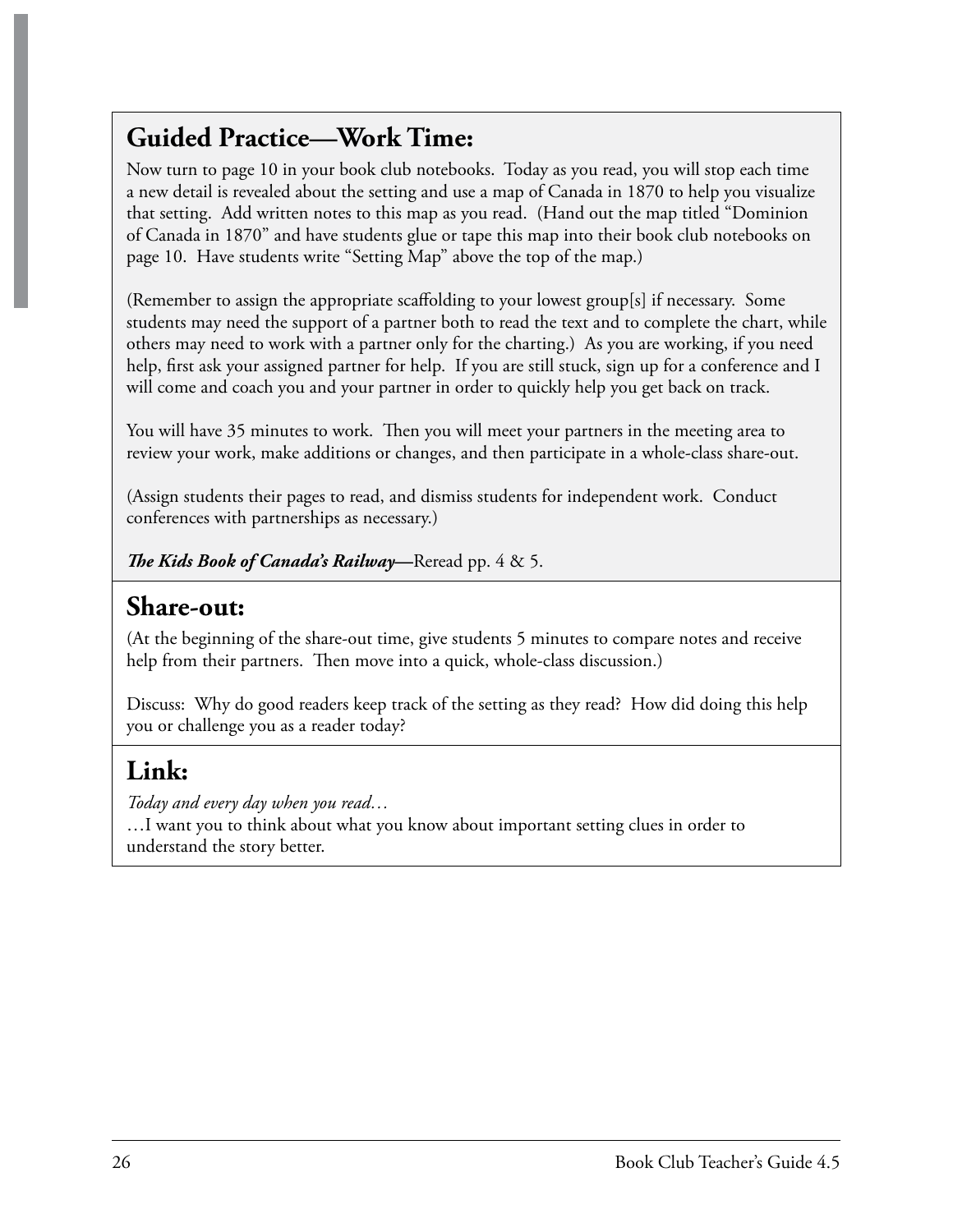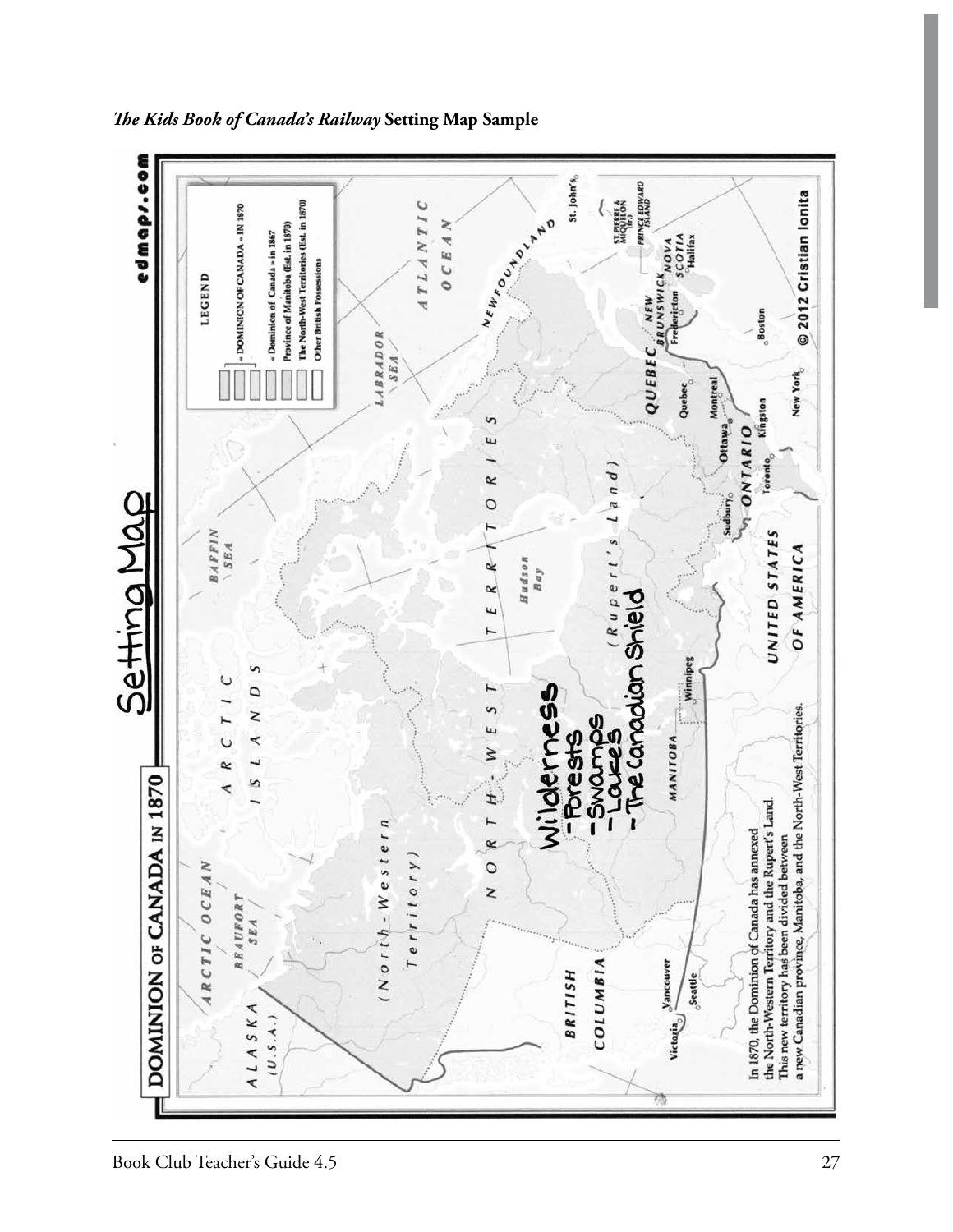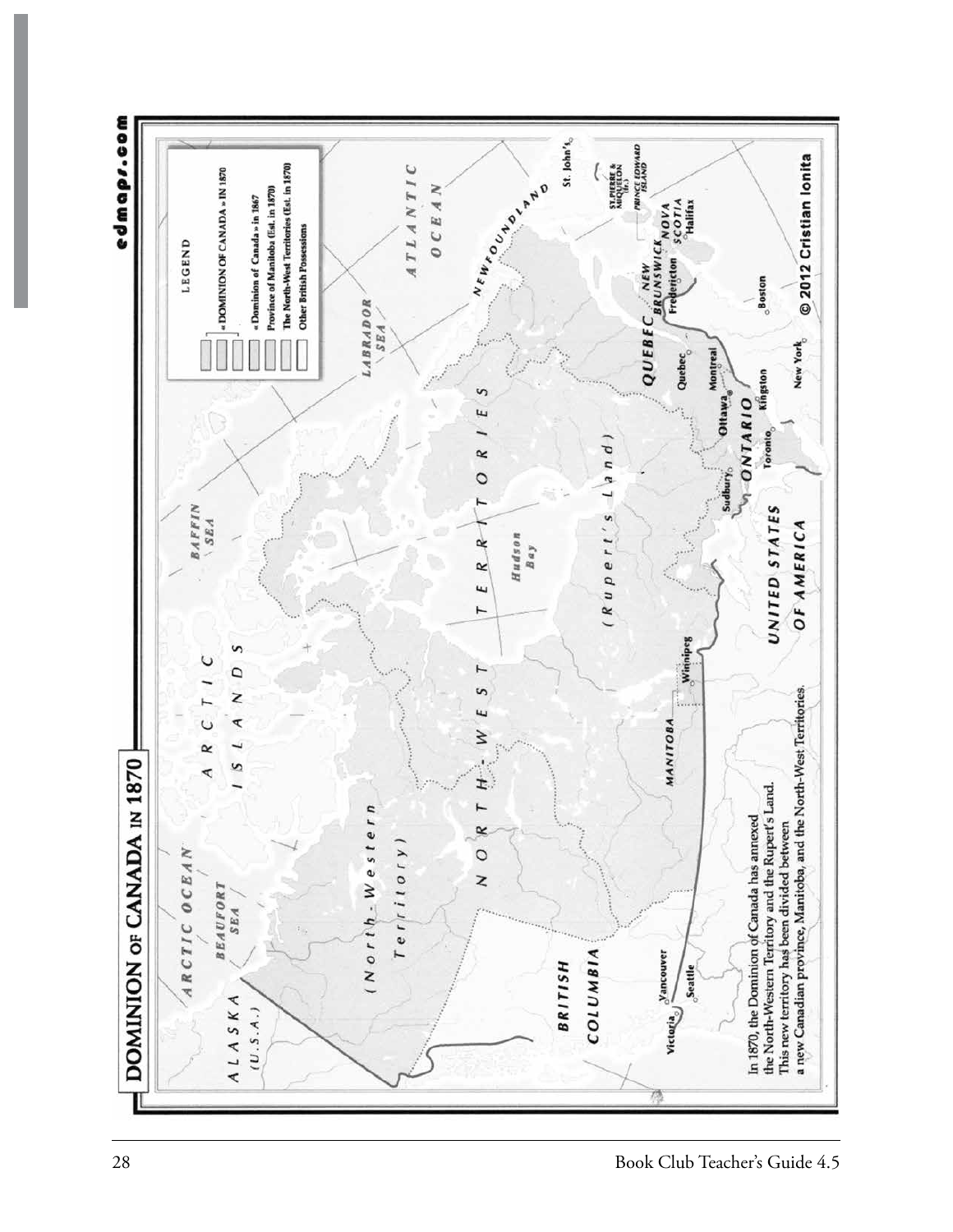*Te Kids Book of Canada's Railway* **Book Club Meeting #1 Sample**



Be prepared to talk about:

- Character
- Setting  $\bullet$
- Problem
- Main Events

Be prepared to share a prediction about what will happen in the book.

Be ready to listen and respond to the members of your group!

When the book said that Surveyors died in fires, drowned, were injured, and got sick. probably died while building the railway because building railways is dangerous  $work!$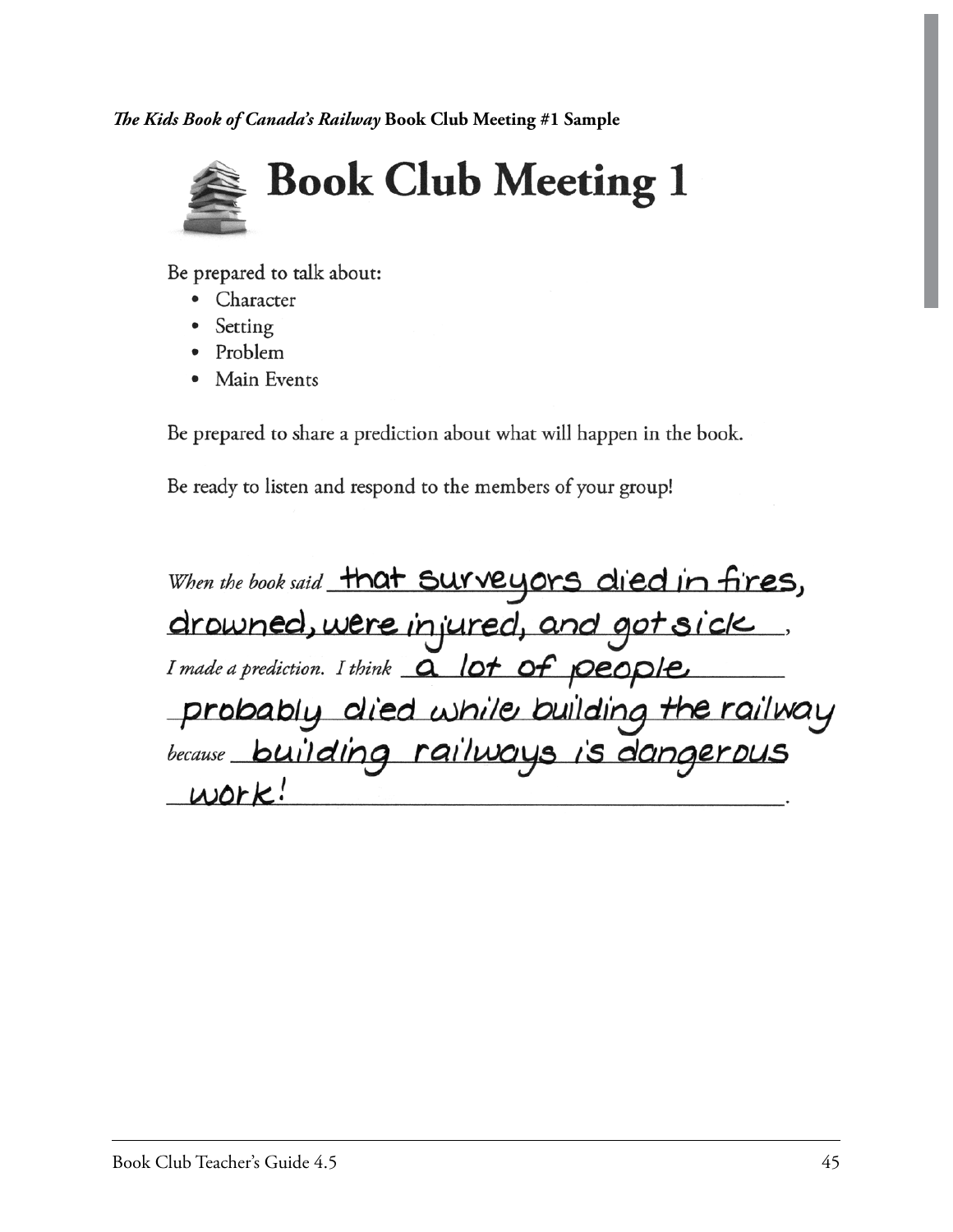#### **DAYS 1011, QUADRANT 1 BOOK CLUB MEETINGS**

# **Book Club Meeting 1**

**In this book club meeting…**students will be responding to questions about the characters, setting, problems, and main events revealed in quadrant 1 of their book club book. Students will use the charts in their book club notebooks to aid their discussion. Throughout the discussion, students should each share and respond to thinking.

### **Learning Targets:**

Summarize the text (RI 2)

Show understanding of story elements (RI 3)

- Character
- Setting
- $\bullet$  Plot

Evaluate the sufficiency of evidence (RI 8)

Analyze multiple texts (RI 9)

Prepare for collaboration with others (SL 1)

Express ideas and respond to others' ideas clearly and persuasively (SL 1)

Acquire and use key vocabulary (L 6)

#### **Connect:**

*We have been learning…*

…that good readers read slowly at the beginning of a book in order to make sure they understand all the story elements, including character, setting, and plot. At the end of quadrant 1 they stop and write a retell summary as a way of monitoring their comprehension.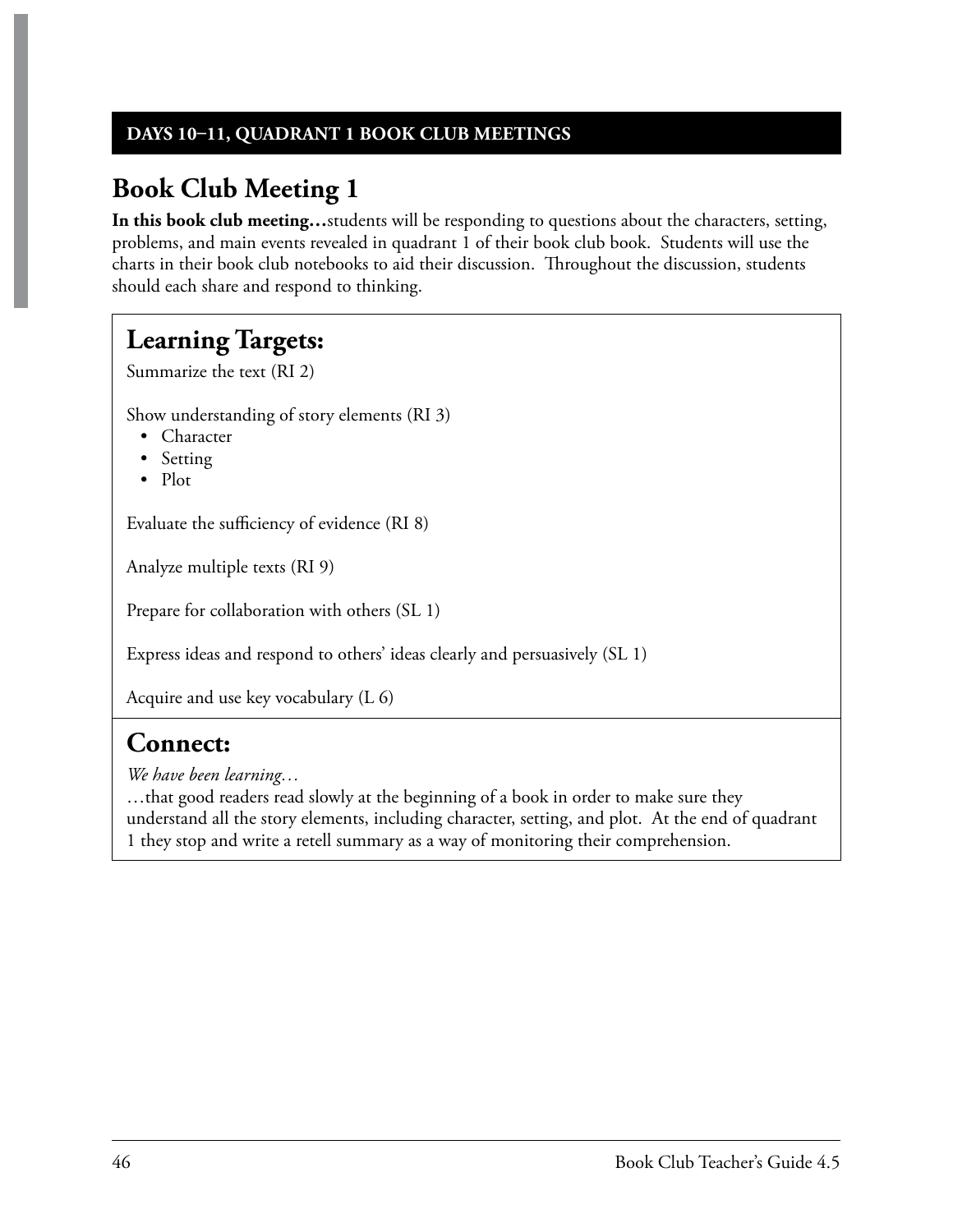# **Teach:**

*Today I am going to remind you…*

…that good readers discuss their thinking about a book with others in order to synthesize their thinking and evaluate the thinking of others.

When we meet together in book clubs, the expectations will be that you each

- 1. Bring your book and book club notebook to the meeting, with all assignments completed;
- 2. Come prepared to respond to questions and to share your thinking about the book with the group;
- 3. Participate by both sharing with and listening to group members;
- 4. Respond to another student's thinking before sharing your own; and
- 5. Use polite language and mannerisms with everyone in the group.

When you respond to another person's thinking, please use one of our response stems:

- I agree with you because...
- I disagree with you because...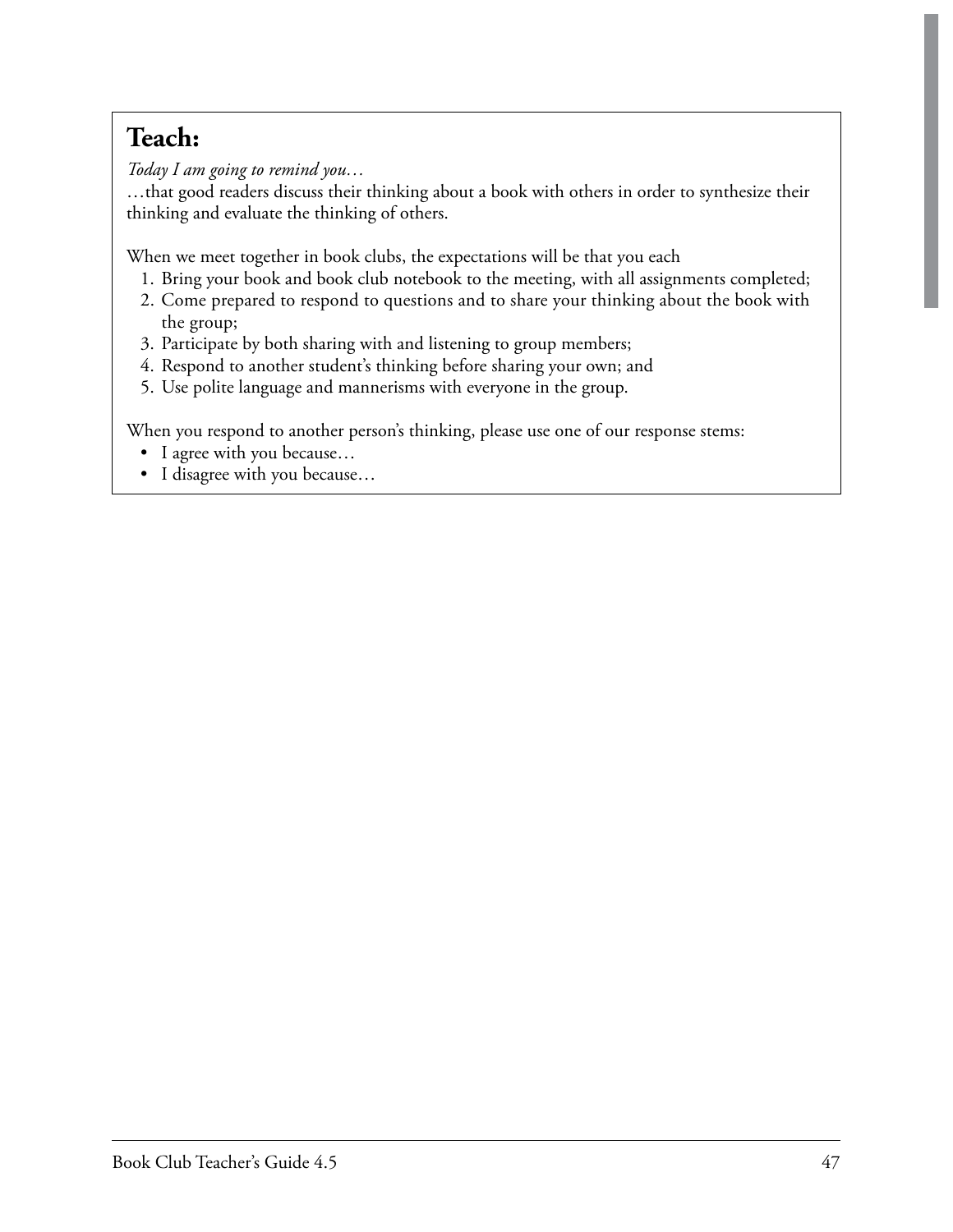# **Opening discussion questions:**

(Have 2–3 students share their responses to each of these questions. Ask a student to respond to another student before sharing his or her own thinking. As you move through the series of questions, make sure each student gets a turn to talk.)

#### *Te Kids Book of Canada's Railway*

#### *Open up to the character list on page 8 of your book club notebooks.*

Discuss: How do you think the Aboriginal people may have felt about the building of the transcontinental railroad? How do you think the Overlanders and newcomers may have felt about the building of the transcontinental railroad?

#### *Open up to the problems list on page 11 of your book club notebooks.*

Discuss: Politicians in eastern Canada were afraid that the United States would claim the unsettled land in the north and the west. How did they solve this problem? Do you think this was a good solution? Why or why not?

Discuss: Sir John A. Macdonald, the prime minister of Canada, wanted to settle the land between the east and the west. How did he decide to solve this problem? Do you think this was a good solution? Why or why not?

#### *Open up to setting map on page 10 of your book club notebooks.*

Circle the fve provinces that made up the Dominion of Canada in 1871 (New Brunswick, Nova Scotia, Ontario, Quebec, and British Columbia).

Now draw the route for the transcontinental railway. Use the map on page 8 of the text as a reference.

*Open up to the important events list on page 13 of your book club notebooks.* Discuss: What challenges do you think the Canadian Pacifc Railway faced as they built the transcontinental railroad?

*Open your book to page 11. Follow along with me as I read the section titled "Raising a Telegraph Pole."* Discuss: How do you think the telegraph changed the way of life for early Canadians?

# **Time for questions:**

Do any of you have any questions at this point in the book that you would like the group to answer or help you with?

(Allow time for students to ask their questions, if any. Encourage group members to respond to the questions. Step in to answer questions only when group members are unable to.)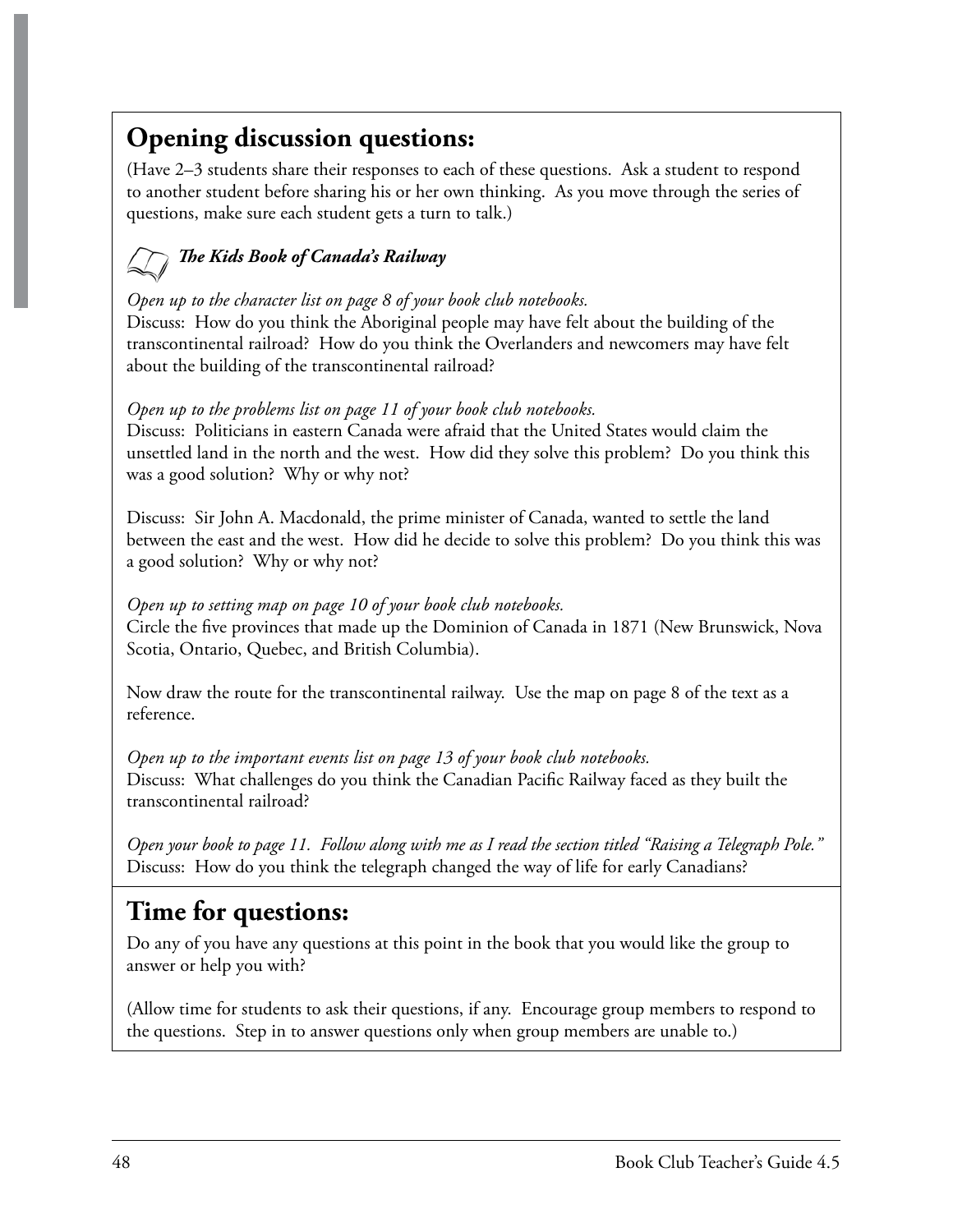#### **Share-out:**

Now you are each going to have an opportunity to share the prediction you prepared on page 19 of your book club notebook. Please turn to your prediction now.

(Allow each student a chance to share his or her prediction-writing stem. Ask a student to respond to another student before sharing his or her own thinking.)